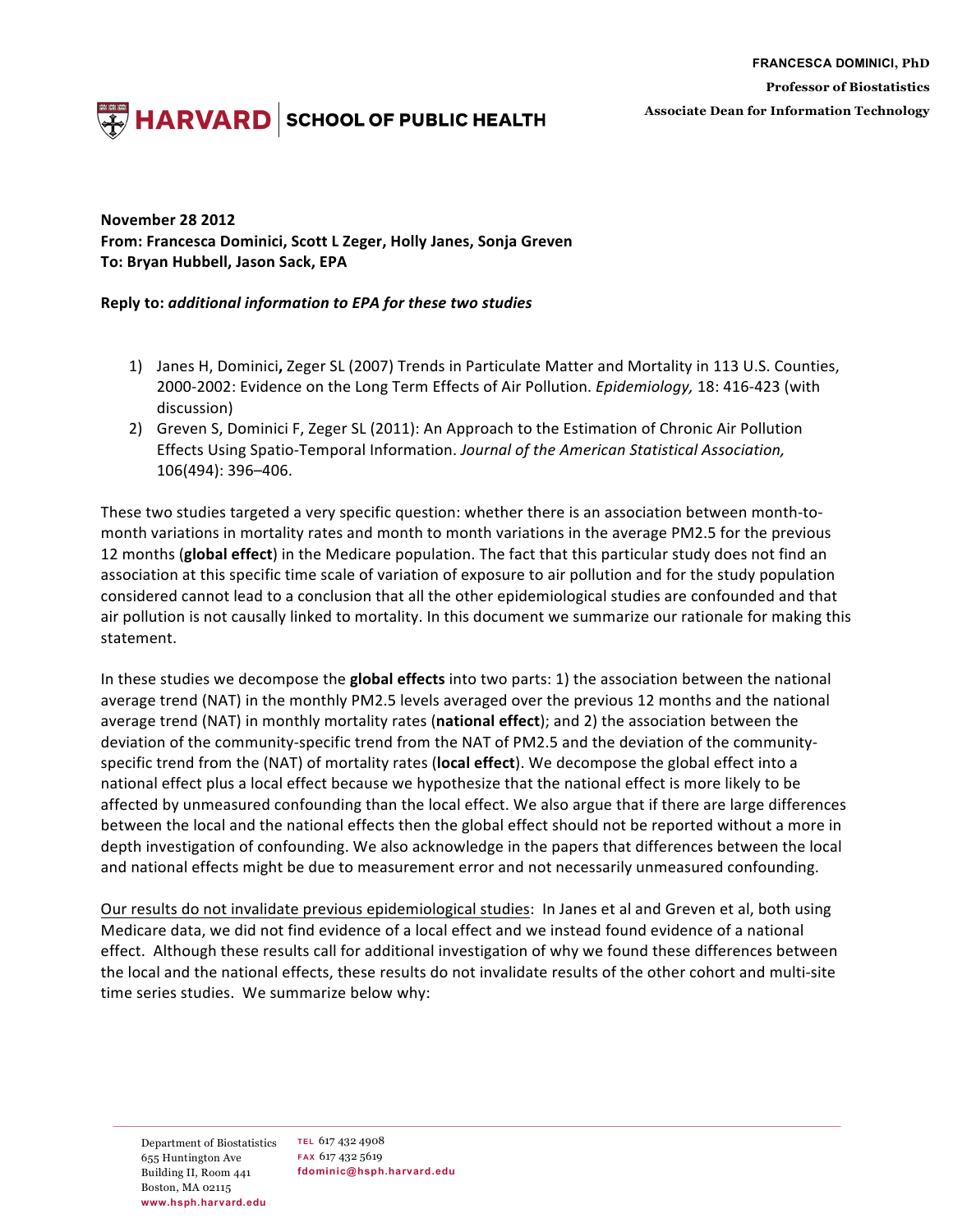- 1. We eliminate spatial information, purposely. Our studies, on purpose, discard all the spatial variation in air pollution and mortality that is available in the data. This is the main and only information used in the cohort studies. Also, our studies cannot invalidate the time series studies, because they also do not rely on the day-to-day information. Again, our studies only focus on associations at monthly temporal scales and include a fixed effect for county in the regression model which purposely eliminate the spatial information when estimating the global effect. At the other end, the cohort studies by Pope et al 2009 NEJM, rely almost entirely on spatial information and they have developed approaches to adjust for measured and unmeasured confounding. In Table 1 of Janes et al, the percentage of the variability in their  $PM_2$ , variable is broken down by space, time, and space by time components. We found that over 90% of the variance in this data is attributable to spatial variation (which we ignore), and roughly only 5% attributable to the space by time component (which is what we used in our papers). Thus, when one considers that this wealth of information is not accounted for in that study, it is not as surprising that we see vastly different estimates of the  $PM_{2.5}/$ mortality relationship than in other studies that do exploit that variability.
- 2. Both the local and the national effects can be affected by unmeasured confounding. We do hypothesize that the national effect is more likely to be affected by unmeasured confounding than the local effect. However the unmeasured confounding for the local scale cannot be excluded either. For example, the national association can be confounded by a national downward trend in smoking that causes a reduction in mortality. As PM2.5 and mortality are both trending downwards nationally, not having a good measure of the effect of smoking in the model would cause an upward bias in the national association. An example that would cause the local association to be biased upwards would be if communities that were very 'health conscious and environmentally friendly' and thus reduced their air pollution more than the average community would also improve on other health-related measures such as smoking and obesity, causing drops in mortality larger than in the average community, even without the effects of the reduce in air pollution. On the other hand, an example that would cause a downward bias in the local association would be local manufacturing activity. For example, suppose a new plant is built that employs 3,000 workers and has a positive influence on the economic productivity of its local area. The improved economy causes reduced mortality relative to the regional trend, but also increases pollution relative to the regional trend. Such a phenomena would shift the local association toward zero. As individual- and location-level information, in contrast to cohort studies, is very limited for the Medicare data, we cannot exclude any of these potential sources of confounding in our studies.
- 3. Another important driver of the potential differences between the local and the national effects could be measurement error. We expect that measurement error could affect both these associations but it is hard to anticipate which one is more biased. If the exposure is measured with error, as we know is the case, one of the two components might be more precise than the other. Because the national scale component is an average of more independent monitors across a broader geographic extent, its "measurement error" (including local geographic variations and pure device measurement error) might be expected to be smaller, relative to the size of the PM signal. The local component might have greater measurement error as a proportion of its signal, and this might bias its coefficients, probably toward the null. More work is needed in this area.